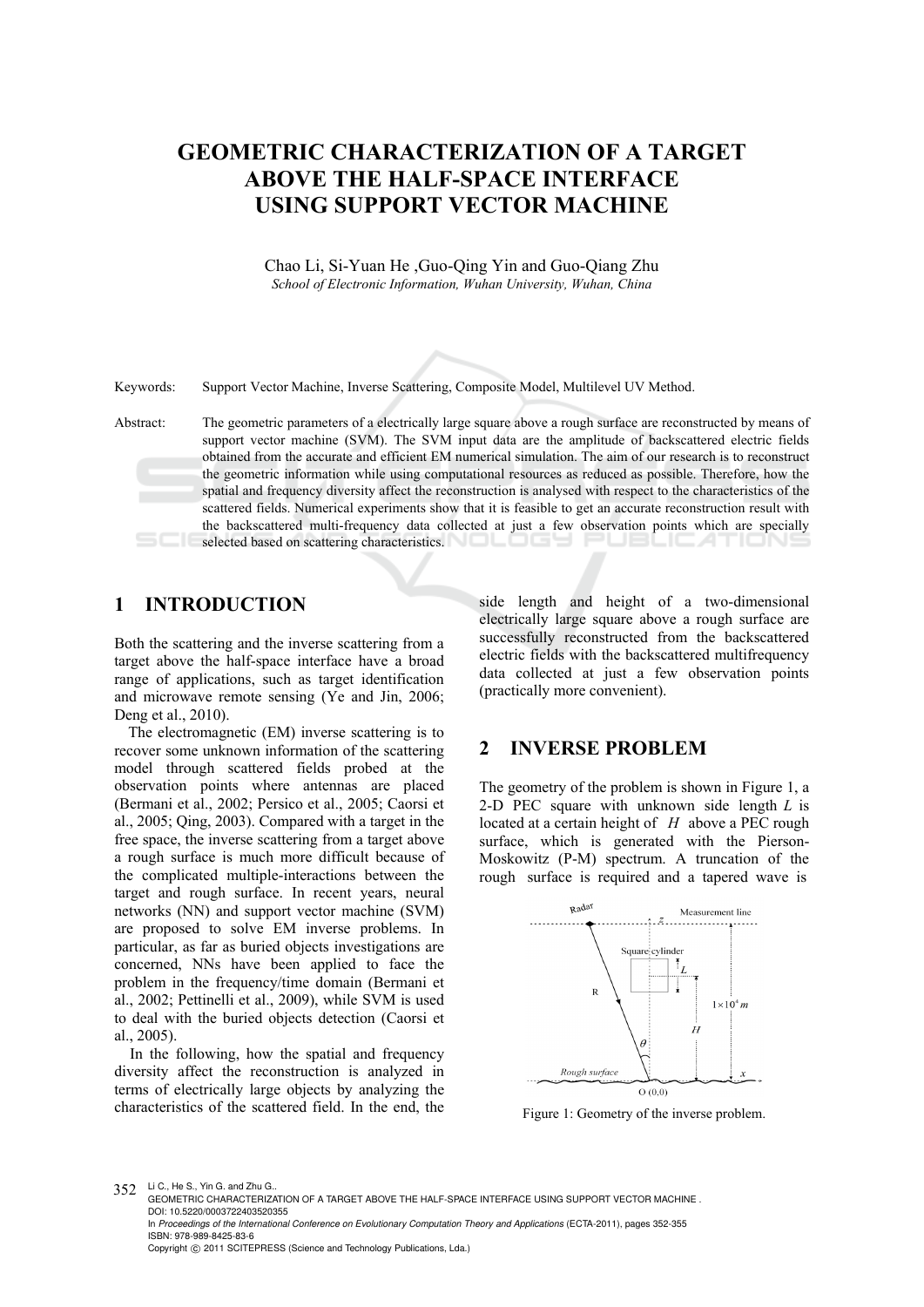incident to avoid scattering effects from surface edges (Ye and Jin, 2006). A TM polarized (with electric field in  $y$  direction) tapered wave  $E_i$  is used to illuminate the composite model with the incident angle  $\theta$ . Suppose *R* is the distance between the radar and the reference point*O* .

The inverse problem considered is to reconstruct the geometric parameters of the target, such as the side length and the height, from the backscattered electric fields. Mathematically, the problem reduces to determine the following relation:

$$
L = \phi(E^s) \tag{1}
$$

where  $E^s$  is the scattered electric field array.

In the previous study, in order to get an exhaustive information, many observation points are set equally spaced on a measurement line to gather the backscattered fields. In this paper, we consider an efficient multifrequency–singleview-monostatic det- ection way and the objects under study are electric- ally large. How the spatial diversity and frequency diversity affect the reconstruction is analyzed. ANI IN

## **3 NUMERICAL RESULTS**

#### **3.1 Traditional Case**

SCIENCE

In this section, we firstly reconstruct the side length of a square above a rough surface using the singlefrequency–multiview–monostatic configuration, i.e., a measurement configuration wherein the transmitter and the receiver are placed together at 21 equally spaced positions along the measurement line. The incident wave is operating at 300MHz with the freespace wavelength  $\lambda = 1(m)$ . The training samples are  $L = 4.01 + 0.1i (m), i = 0, \dots 9$  while the test samples are  $L = 4.045 + 0.1i (m)$ ,  $i = 0 \cdots 8$ . Wind speed *U* is  $0m/s$ . The errors are quantified by the following formula:  $ReIErr(p) = | p_t - p_r | / | p_t | \times 100$ , Where *p* is the considered unknown variable, subscript *t* and *r* indicate the real value and the reconstructed value of the variable respectively. The average error is 2.0% .

 Then, we use the multifrequency-singleviewmonostatic configuration. In this case, the incident angle is  $\theta = 0^{\circ}$ . The training and test sets are the same as we used above. The frequencies are chosen according to the rule:  $f = 300 + 10i (MHz)$ ,  $i = 0 \cdots 9$ . The average error is 0.6% .

#### **3.2 The Frequency Diversity**

In this section, we fix the observation point at which

the incident angle is  $\theta = 0^{\degree}$ . The frequencies  $f = 100 + 10i(MHz), i = 0...9$  are chosen at first. Then the frequencies  $f = 500 + 10i(MHz), i = 0 \cdots 9$ , which belong to the resonance band according to the electrical size and  $f = 1 (GHz) + 10i (MHz), i = 0, \dots 9$ , which belong to the optical band are chosen. The wind speed is taken as  $U = 0m / s$ .

The average errors are shown in Table 1. When the incident wave frequencies are raised up, the average errors of the reconstruction get higher. This unsatisfactory reconstruction results could be an effect of the different scattering characteristics in different frequency bands.

Table 1: Relative errors in the reconstruction.

| Frequency | Average | Maximum | Minimum |
|-----------|---------|---------|---------|
| (MHz)     |         |         |         |
| 100-190   | $0.1\%$ | $0.3\%$ | 0.05%   |
| 500-590   | 2.1%    | 3.9%    | 0.06%   |
| 1000-1090 | 4.4%    | 8.4%    | $0.8\%$ |
|           |         |         |         |

In order to investigate the scattering characteristics in resonance and optical bands, we fix the frequency at  $f = 300MHz$  and  $f = 1GHz$  respectively and change the square side length according to the rule:  $L = 4.01 + 0.1i$  (*m*) $i = 0, \dots 39$ . The results are shown in Figure 2 and Figure 3.



Figure 2: The characteristic of scattered fields in optical band.



Figure 3: The characteristic of scattered fields in optical band.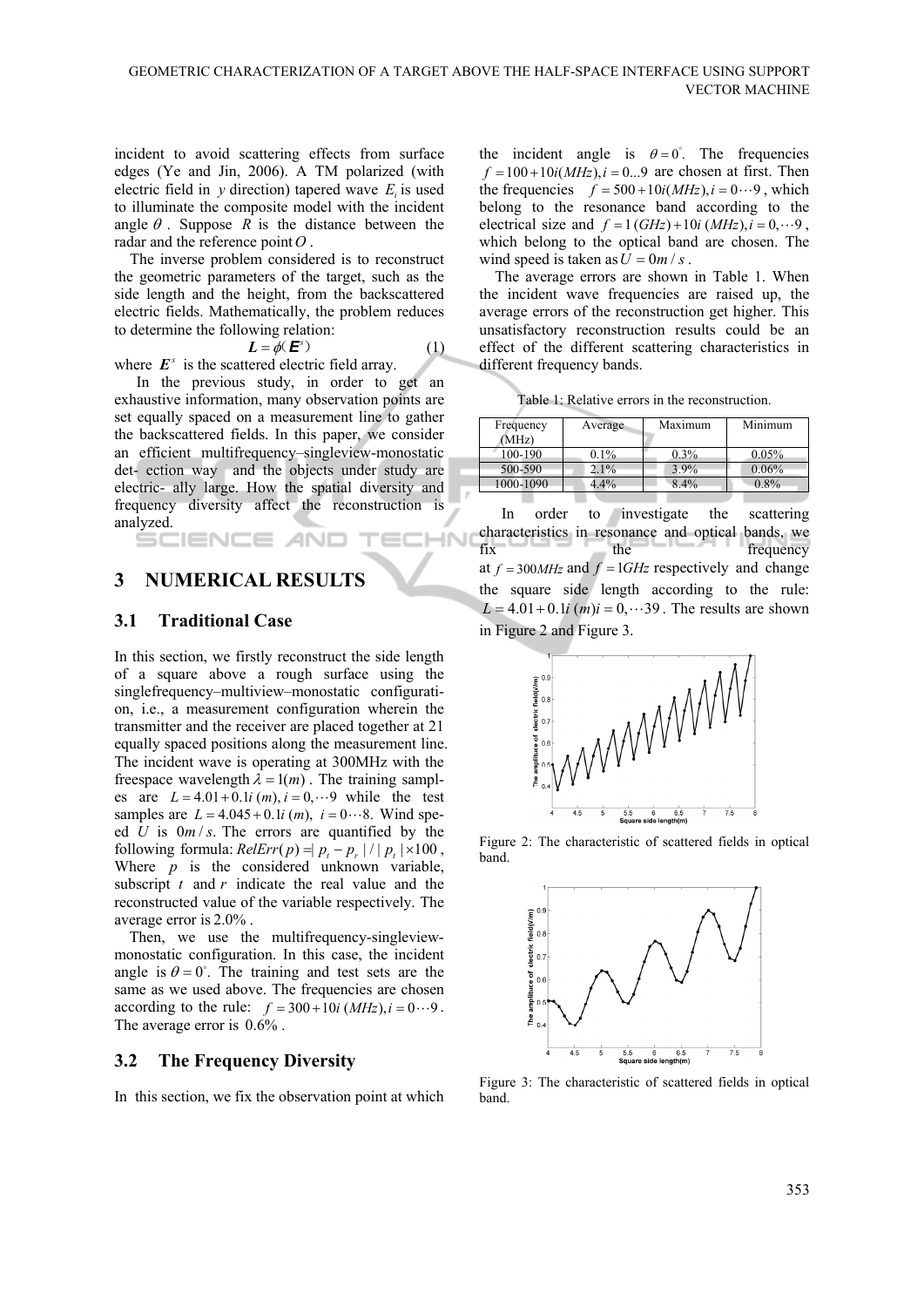As shown in the figures above, the scattered electric fields in the optical band are characterized by an acute oscillating profile while the one in the resonance band is changing much more gently. In order to overcome this problem, much more square samples are needed. Figure 4 reports the amplitude of electric fields for  $f = 1$ *GHz* with square side lengths changing according to the rule:  $L = 4.01 + 0.03i$  (*m*),  $i = 0, \dots 132$ . The observation point is still the one with incident angle  $\theta = 0^\circ$ .

In Figure 4, the accurate relationship between the amplitude of the backscattered electric field and square side length can be established and the profile is oscillating much more gently. Actually, when the number of square samples is increased, the geometric information carried by the electric fields are more completed and integrated which is beneficial to the inverse scattering procedure.



Figure 4: The characteristic of scattered files in optical band with more samples.

The analysis above gives us a hint on how to improve the reconstruction results in optical band. We redo the optical case with a new training set:  $L = 4.01 + 0.015i$  (*m*),  $i = 0, \dots 59$ . The other computational parameters are kept the same. Now, the reconstruction results are with an average error less than  $1\%$ .

As can be argued from the above experiments, in order to get an satisfactory reconstruction result, more training samples are usually needed for the optical band.

However, in these examples, the observation point has been fixed at which the incident angle is  $\theta = 0$ <sup> $\degree$ </sup>. In the section followed, we choose different observation points to discuss how the spatial diversity affects the reconstruction.

#### **3.3 The Spatial Diversity**

In this section, the role of the spatial diversity in the reconstruction is investigated by means of changing the observation points.

At first, The incident wave frequencies are

chosen according to the rule  $f = 300 + 10i (MHz)$ ,  $i = 0, \dots 9$ . Then, three different observation points with incident angle  $\theta = 22^{\circ}$ ,  $\theta = 45^{\circ}$ , and  $\theta = 70^{\circ}$  respectively are chosen to gather backscattered fields. The training and test sets are the same as we used in 3.1. The wind speed is taken as  $U = 0m/s$ .

The average errors with respect to the three observation points are shown in Table 2. It is easy to find that when the incident angle is  $\theta = 45^\circ$ , we can retrieve the square side lengths accurately. This phenomenon may have relations to the dihedral corner reflector consists of the square edge and the bottom surface. We can fix the frequency at  $f = 1$ *GHz* and set the incident angle  $\theta = 45^\circ$  to investigate how the electric fields vary in terms of the square side lengths. The square side lengths selected are changing according to the rule:  $L = 4.01 + 0.1i (m), i = 0, \cdots 39$ . The results are showed in Figure 5. It is interesting to find that the scattered electric fields are changing much more gently and linearly when the observation point is set at the one with incident angle  $\theta = 45^\circ$ . The special scattering characteristics of the dihedral corner reflector are beneficial to the inverse scattering procedure, which implies the nonlinear regression is close to a linear one.

Table 2: Relative errors in the reconstruction.

| Incident<br>Angle | Average | Maximum | Minimum |
|-------------------|---------|---------|---------|
| $22^{\circ}$      | $3.1\%$ | $6.9\%$ | 0.6%    |
| $45^{\circ}$      | 0.1%    | $0.3\%$ | 0.003%  |
| $70^{\circ}$      | $3.4\%$ | 6 2%    | $0.2\%$ |



Figure 5: The characteristic of scattered fields.

In section 3.2, when the incident angle is  $\theta = 0^\circ$ , we fail to retrieve the square side length in optical band with the same training set used in resonance band. The reconstructed results are improved by increasing the number of training samples, which obviously raises the burden of making training set. What's worse, the SVM needs more time to do the regression. The above numerical simulation results